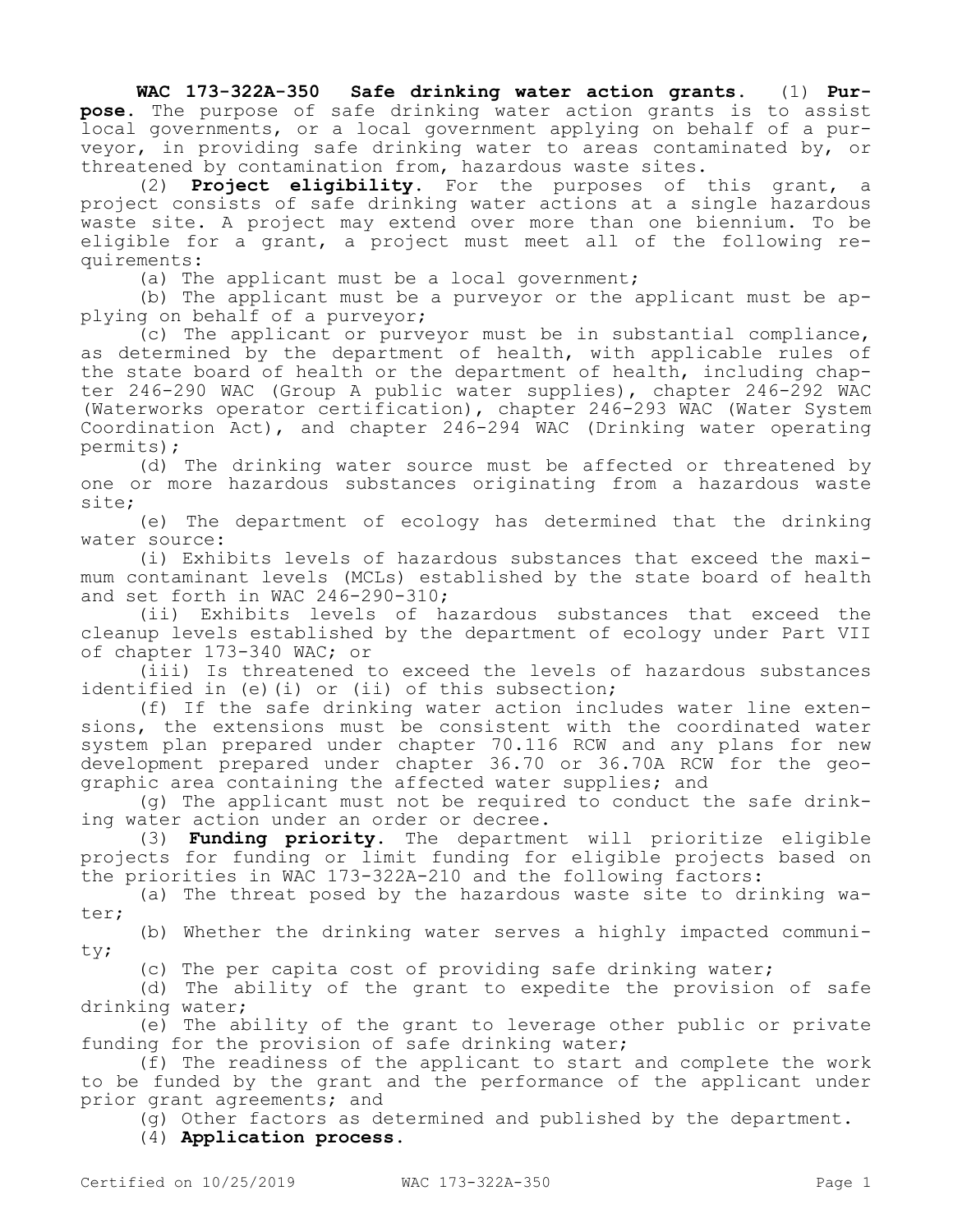(a) **Project solicitation.** Biennially, the department will solicit project proposals from local governments to develop its budget and update its ten-year financing plan for remedial action grants and loans. The department may update its ten-year financing plan as needed during the biennium. Project proposals must be submitted on forms provided by the department and include sufficient information to make the determinations in (c) of this subsection. To be considered for inclusion in the department's budget for remedial action grants and loans, project proposals should be submitted by the dates published by the department.

(b) **Application submittal.** Applications must be submitted on forms provided by the department and include sufficient information to make the determinations in (c) and (d) of this subsection. Completed applications should be submitted by the dates published by the department.

(c) **Project evaluation and ranking.** Project proposals and applications will be reviewed by the department for completeness and evaluated to determine:

(i) Project eligibility under subsection (2) of this section; and

(ii) Funding priority under subsection (3) of this section.

(d) **Agreement development.** The department will make funding decisions only after funds have been appropriated. After deciding to fund an eligible project, the department will negotiate with the applicant the scope of work and budget for the grant and develop the agreement. The department will consider:

(i) Funding priority under subsection (3) of this section;

(ii) Cost eligibility under subsections (5) and (6) of this section;

(iii) Allowable funding under subsection (7) of this section; and

(iv) Availability of state funds and other funding sources.

(e) **Fund management.** The department may adjust funding levels or fund additional eligible projects during a biennium if additional funds should become available.

(5) **Cost eligibility.** To be eligible for funding, a project cost must be eligible under this subsection and the terms of the grant agreement and be approved by the department.

(a) **Eligible costs.** Eligible costs for a safe drinking water action grant include, but are not limited to, reasonable costs for the following, if needed:

(i) Water supply source development and replacement, including pumping and storage facilities, source meters, and reasonable appurtenances;

(ii) Transmission lines between major system components, including interties with other water systems;

(iii) Treatment equipment and facilities;

(iv) Distribution lines from major system components to system customers or service connections;

(v) Bottled water, as an interim action;

(vi) Fire hydrants;

(vii) Service meters;

(viii) Project inspection, engineering, and administration;

(ix) Individual service connections, including any connection fees and charges;

(x) Drinking water well decommissioning under WAC 173-160-381; and